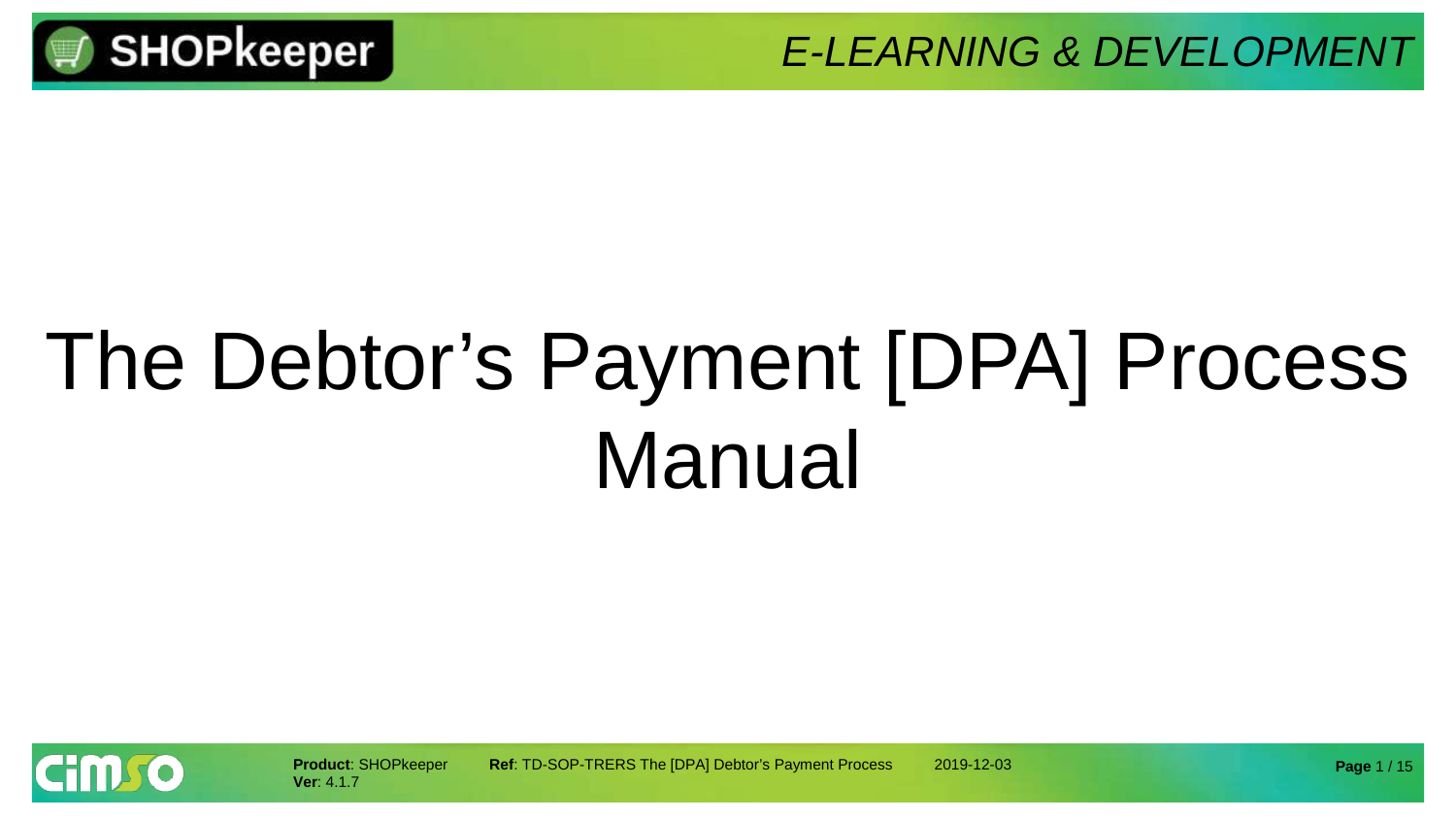

#### **What Is A Payment?**

A Payment is what we receive from a Debtor, a person who has account agreement to pay within certain time span

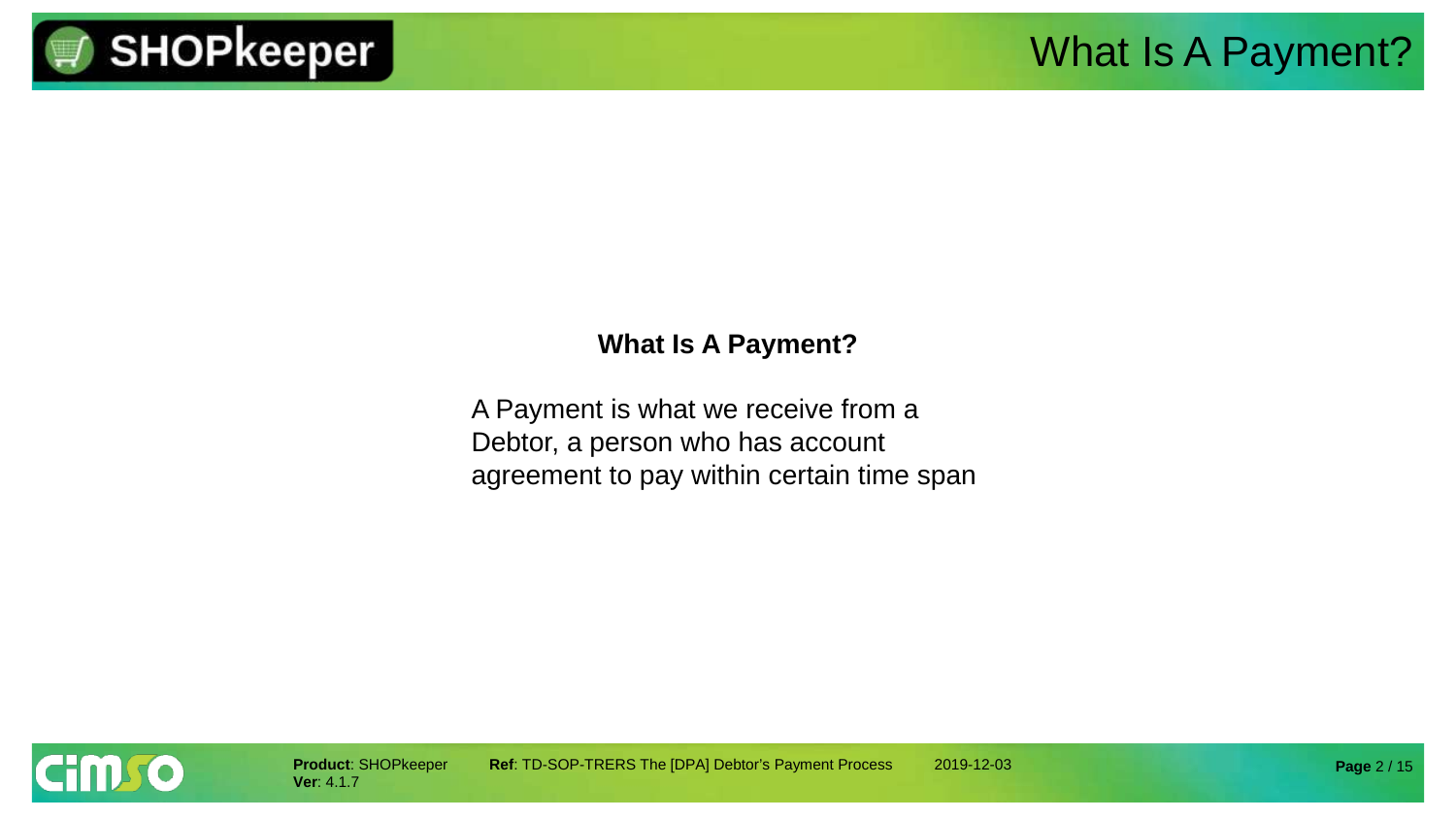#### The Wheel: Customer Centric Design



**Ver**: 4.1.7

**Cimro** 

#### **CUSTOMER CENTRIC DESIGN**

- **Identify** CDP customer data platform with extensive CRM
- **Connect** Single or bulk blast e-mail, SMS, fax and snail-mail
- **Collaborate** Local server to Web and mobile device data interchange
- **Live** Food, Beverage and Retail points of sale with stock control and procurement
- **Play** Schedule and manage Golf, SPA and Leisure activities
- **Rest** Reservations, Lodging PMS, Leasing and Timeshare
- **Finance** GAAP, IAS and IFRS financial control to balance sheet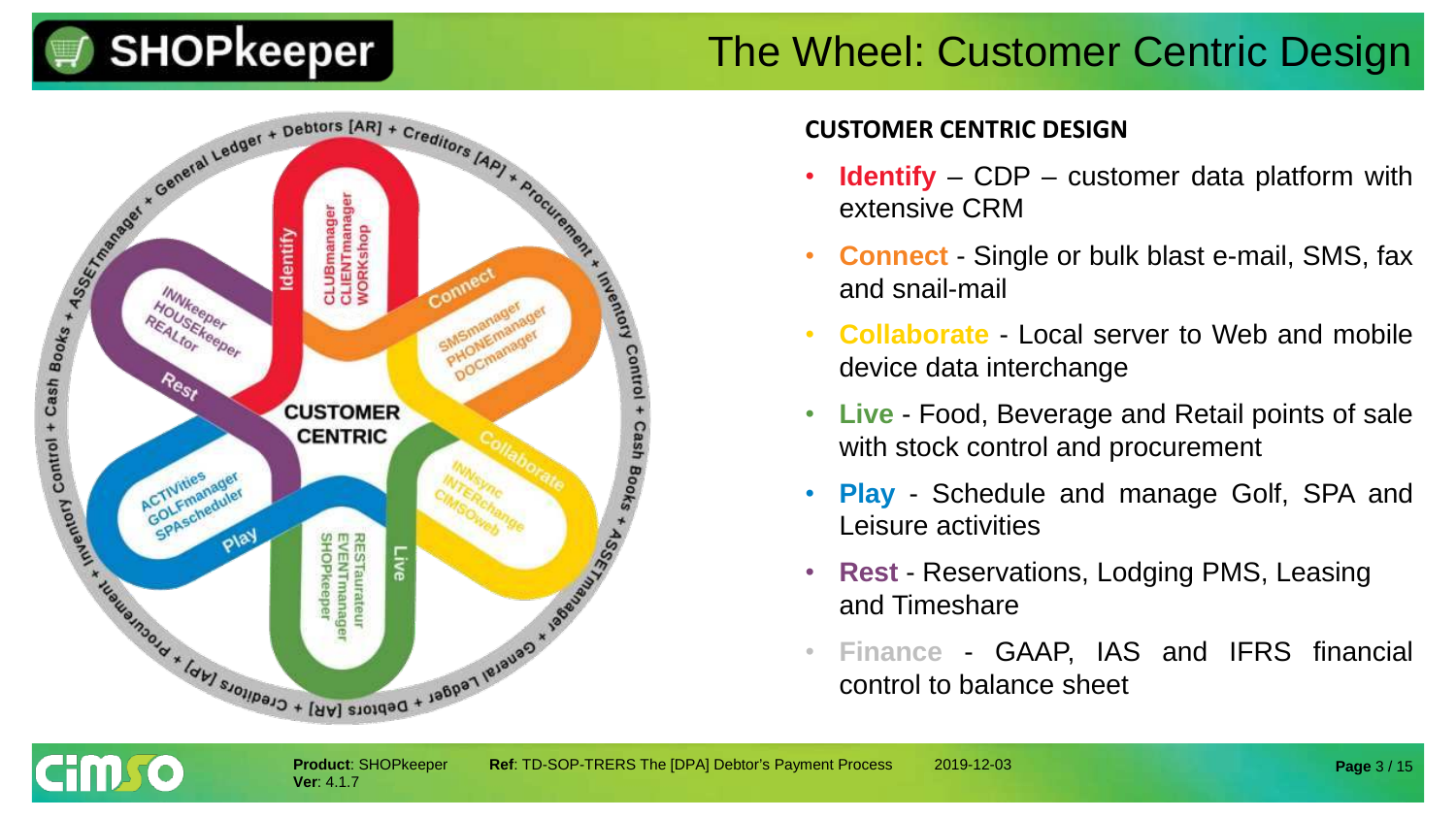НПИО

#### Logging Into SHOPkeeper



#### Start your **CiMSO Menu**, select the **RESTaurateur**. Select your given **Login ID**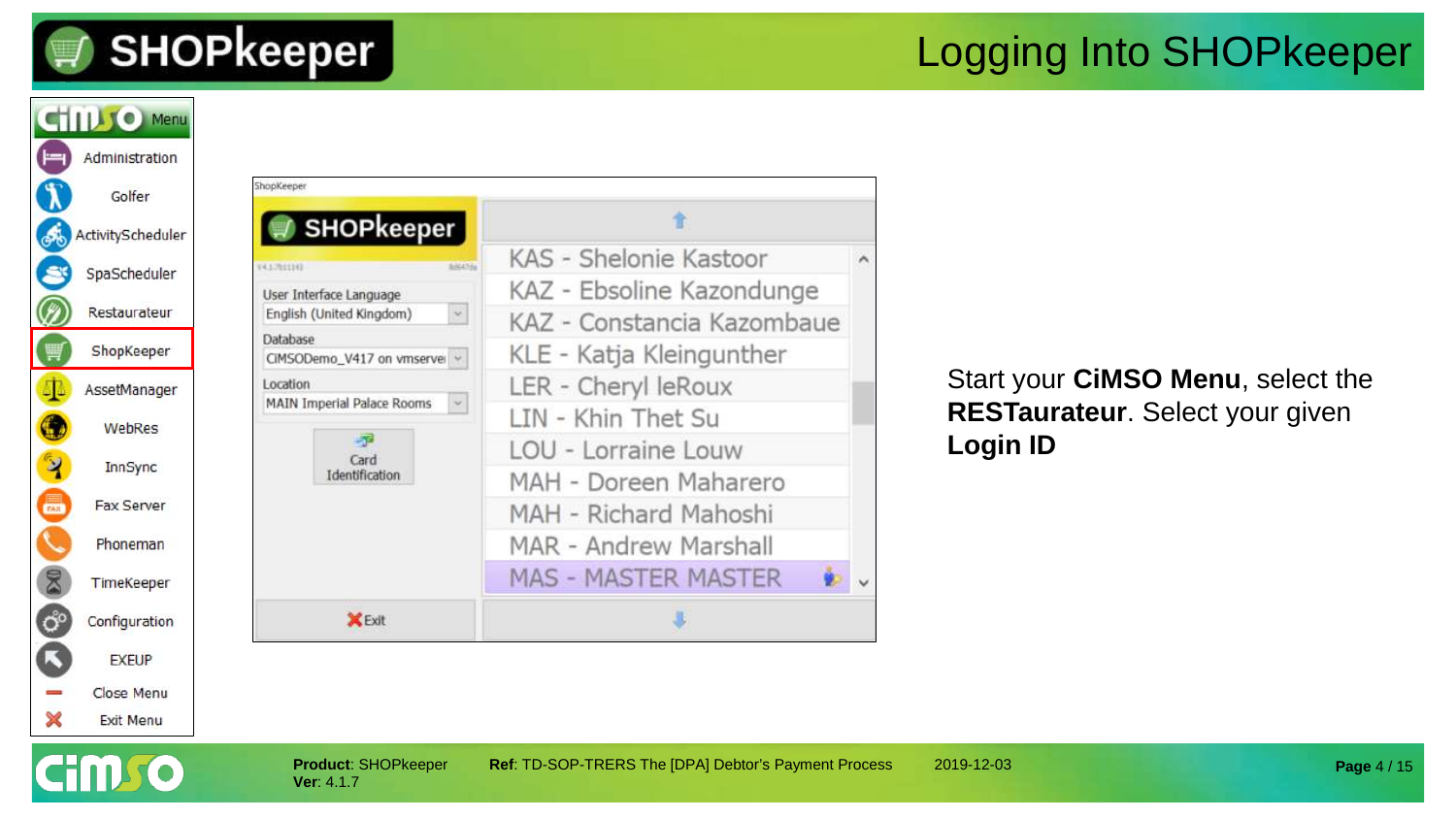**HMTO** 

#### Logging Into SHOPkeeper



#### Type in your **Password**; and enter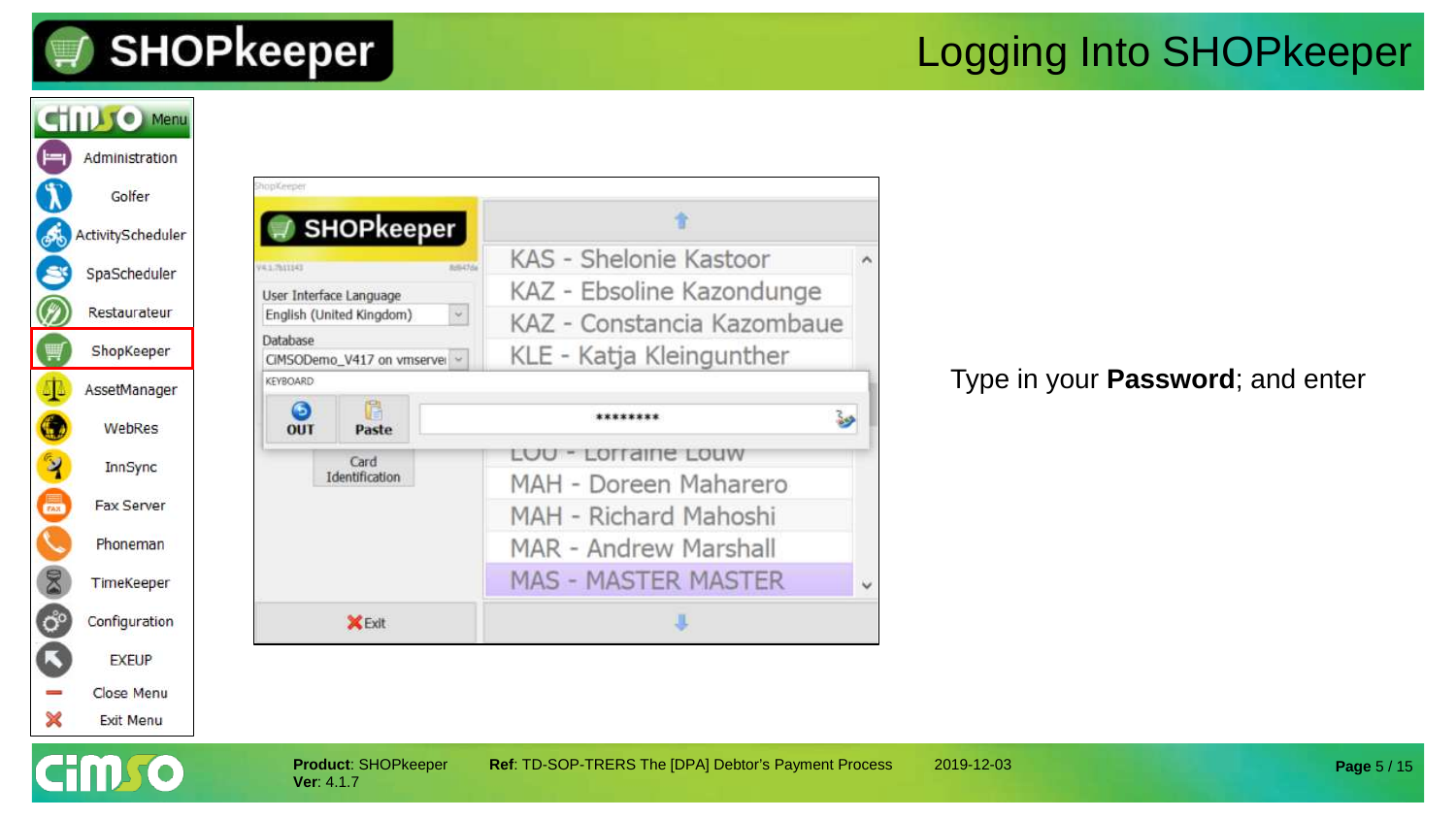ShopKeeper - V4.1.7b11143 - Licensed to Imperial Palace

## Navigation: The Debtor's Payment [DPA] Process

| <b>SHOPkeeper</b>           |                              |                        | Cashier              |                                          | Representative                        |                      |     |
|-----------------------------|------------------------------|------------------------|----------------------|------------------------------------------|---------------------------------------|----------------------|-----|
|                             |                              |                        | <b>MASTER MASTER</b> | 8                                        |                                       | {None Selected}      |     |
| Barcode<br>Quantity         |                              |                        | <b>Client</b>        |                                          |                                       | <b>Member Points</b> |     |
|                             |                              |                        | {None Selected}      |                                          |                                       |                      |     |
| Search<br>൭<br>Item         | Add<br>Other<br>◼            | Clear                  | <b>Walk In</b><br>0  | <b>In House</b><br>$\boldsymbol{\theta}$ | <b>Nationality</b><br>{Not Specified} |                      |     |
| Cash                        | Debtor                       | Reversal               | $\mathbf{A}$         |                                          |                                       |                      |     |
| <b>TXN</b>                  | <b>TXN</b><br>$\overline{2}$ |                        | Description          |                                          | Qty                                   | <b>Disc</b>          | Inc |
| <b>Cash</b>                 | Credit<br>Card               | Cheque                 |                      |                                          |                                       |                      |     |
| 翡<br>Voucher<br>有目          | Debit<br>Order               | Direct<br>Deposit      |                      |                                          |                                       |                      |     |
| Travellers<br>Cheque        | Other                        | Forex /<br>Split       |                      |                                          |                                       |                      |     |
| Member<br><b>DED</b> Points | Debit<br>Card                | Internet<br>Transfer   |                      |                                          |                                       |                      |     |
| Tender<br>Amount            |                              | Ý                      |                      |                                          |                                       |                      |     |
| Discount                    | Ó                            | G                      |                      |                                          |                                       |                      |     |
| <b>Recall</b><br><b>TXN</b> | Post TXN                     | Post TXN<br>(Terminal) |                      |                                          |                                       |                      |     |
| X Logout                    | Print 1                      | Cashup                 | <b>Total Incl:</b>   |                                          |                                       |                      | RO  |

Navigation: The Debtor's Payment [DPA] Process

❶ **ShopKeeper POS** window ❷ Select the **Debtor TXN** button

**Ver**: 4.1.7

**Product**: SHOPkeeper **Ref**: TD-SOP-TRERS The [DPA] Debtor's Payment Process 2019-12-03 **Page** 6 / 15

Disc Incl

\$

?

**RO.00**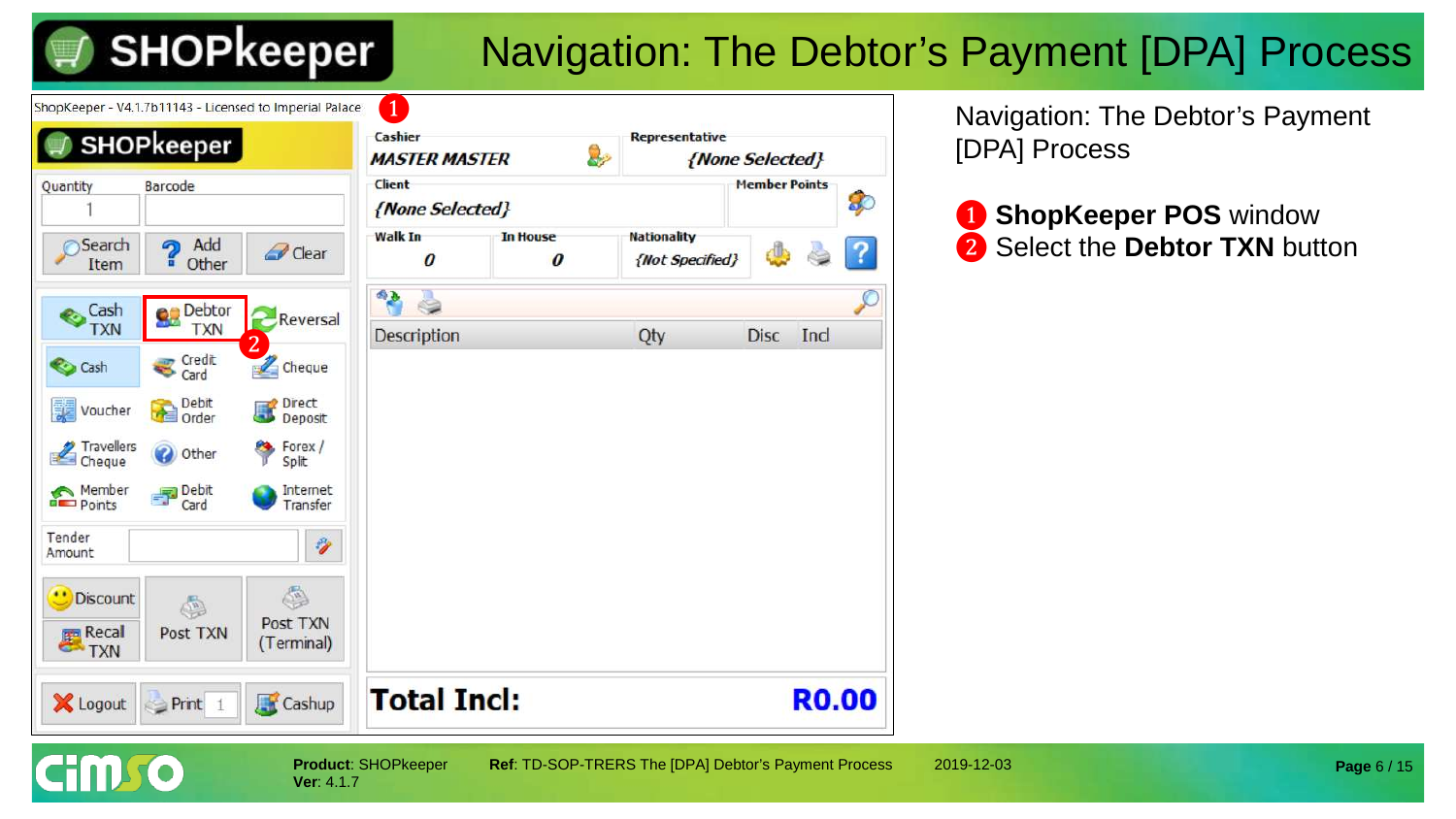ShopKeeper - V4.1.7b11143 - Licensed to Imperial Palace

## Navigation: The Debtor's Payment [DPA] Process

|                                              | <b>SHOPkeeper</b>      |                             | <b>MASTER MASTER</b>               | 2                                   | Representative                        | {None Selected}      |                    |           |
|----------------------------------------------|------------------------|-----------------------------|------------------------------------|-------------------------------------|---------------------------------------|----------------------|--------------------|-----------|
| Quantity                                     | Barcode                |                             | <b>Client</b><br>{None Selected}   |                                     |                                       | <b>Member Points</b> |                    | 80        |
| Search<br>Item                               | Add<br>ക<br>Other<br>ū | Clear                       | <b>Walk In</b><br>$\boldsymbol{0}$ | <b>In House</b><br>$\boldsymbol{0}$ | <b>Nationality</b><br>{Not Specified} | d.                   |                    | ?         |
| Cash                                         | <b>Debtor</b><br>92    |                             | ್ಡಾ                                |                                     |                                       |                      |                    | $\varphi$ |
| <b>TXN</b>                                   | <b>TXN</b>             | Reversal<br>2               | <b>Description</b>                 |                                     | Qty                                   | <b>Disc</b>          | Ind                |           |
|                                              |                        | ^                           | 440ml Grandilia Twist              |                                     | 1 Bottle                              |                      | R <sub>10.00</sub> |           |
|                                              |                        | v                           |                                    |                                     |                                       |                      |                    |           |
| Account                                      | $\overline{3}$         | $\checkmark$<br>豔           |                                    |                                     |                                       |                      |                    |           |
| <b>Debtor</b><br><b>Booking</b>              | Member<br>30<br>$-10$  | Vouchers<br>Manage          |                                    |                                     |                                       |                      |                    |           |
| з<br><b>Discount</b><br><b>Recall</b><br>TXN | G<br>Post TXN          | Ó<br>Post TXN<br>(Terminal) |                                    |                                     |                                       |                      |                    |           |

❶

**Ver**: 4.1.7

Navigation: The Debtor's Payment [DPA] Process

**D** ShopKeeper POS window **2** Select the **Debtor TXN** button ❸ Select the **Debtor** button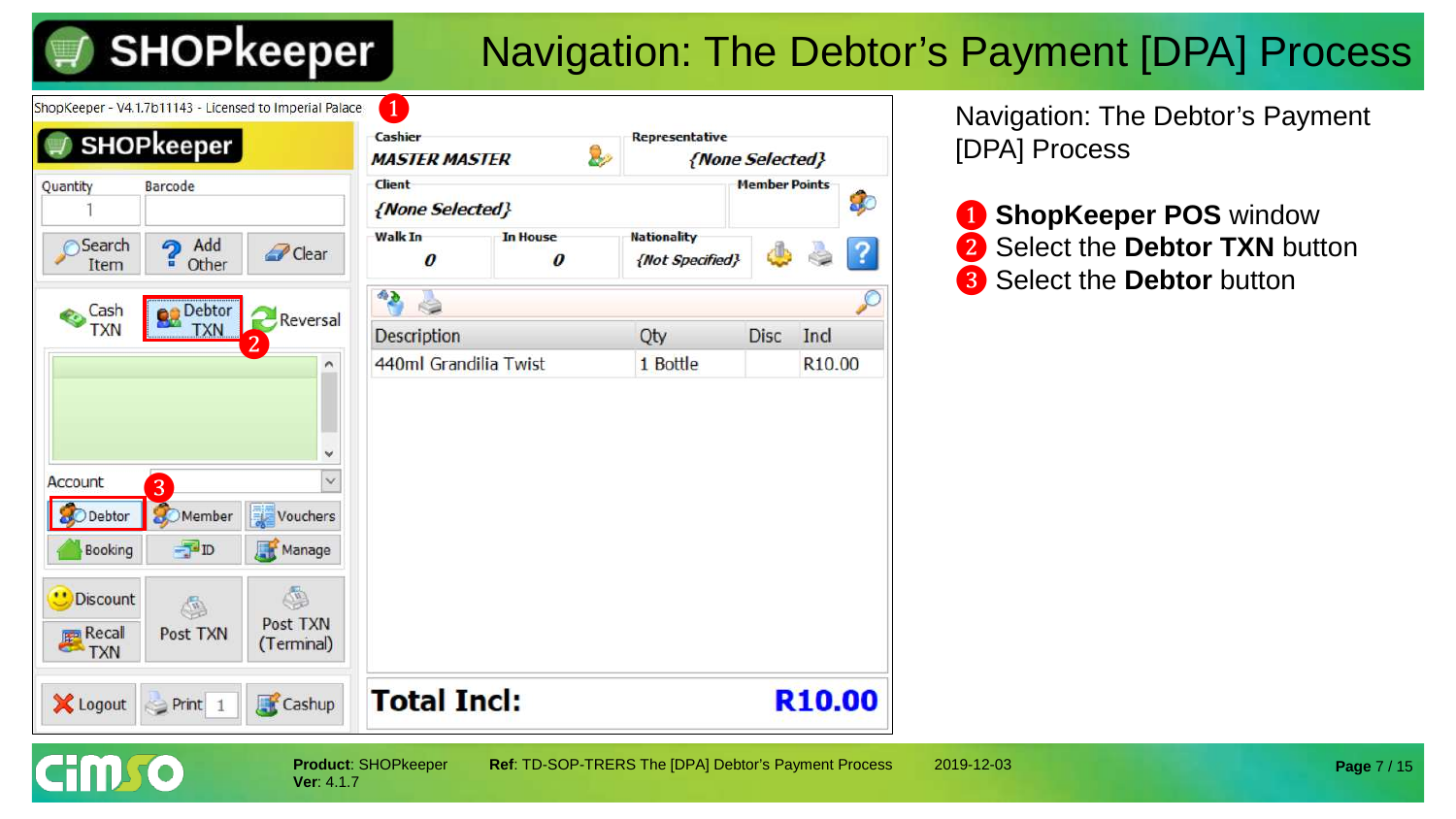#### The Debtor's Payment [DPA] Process

|                           | Create a new client<br><b>Similar Existing Records</b> |                                                                  |                     |        |                                                                                    |                         |               |    |            |                                                      |               | $\Box$   | $\times$ | The Debtor's Payment [DPA]                    |
|---------------------------|--------------------------------------------------------|------------------------------------------------------------------|---------------------|--------|------------------------------------------------------------------------------------|-------------------------|---------------|----|------------|------------------------------------------------------|---------------|----------|----------|-----------------------------------------------|
| $Q_{\alpha} \times$       |                                                        |                                                                  |                     |        |                                                                                    |                         |               |    |            |                                                      |               | à        |          | <b>Process: Linking the Client Profile</b>    |
| Type                      | <b>Client Code</b>                                     | Main Member                                                      | Member Number       |        | ID / Passport Number   Member Join Date                                            |                         | Surname       |    | First Name | Given Name / Alias Initials                          |               |          |          |                                               |
|                           | RRWE0006                                               | <b>MAIN</b>                                                      | RRWE0006            |        |                                                                                    | 19 Nov 2019             | Weste         |    | Damon      |                                                      | Ð             |          |          |                                               |
|                           | <b>RRWE0007</b>                                        | [MAIN]                                                           |                     |        |                                                                                    |                         | Weste         |    | Hela       |                                                      | H             |          |          | <b>1</b> Create A New Client window           |
|                           | <b>RRWE0008</b>                                        | RRWTRA0005                                                       |                     |        |                                                                                    |                         | Weste         |    | Cassidy    |                                                      |               |          |          |                                               |
| <b>WEST0003</b>           |                                                        | [MAIN]                                                           | Sdfgt               |        | A13028952                                                                          | 1 Jul 2019              | Weste         |    | Mkado      |                                                      | M             |          |          | 2 Fast-Search: type in the name /             |
|                           | WEST0020                                               | [MAIN]                                                           |                     |        |                                                                                    |                         | veste<br>3    | s. |            |                                                      | S             |          |          |                                               |
|                           | WEST0021                                               | RRWEST0003                                                       |                     |        |                                                                                    |                         | Neste         |    | Miranda    |                                                      | M             |          |          | surname of the required client profile        |
| M8                        | WEST0022                                               | [MAIN]                                                           | STD4567             |        | 8010075015090                                                                      | 19 Nov 2019             | Weste         |    | Dominica   | Dominica                                             | D             |          |          | <b>8</b> Locate & Select: select to           |
|                           |                                                        |                                                                  |                     |        |                                                                                    |                         |               |    |            |                                                      |               |          | ь        |                                               |
| <b>Remarks</b>            |                                                        |                                                                  |                     |        | <b>Statuses</b>                                                                    |                         |               |    |            |                                                      |               |          |          | highlight the required profile                |
| upon check in,            |                                                        | Requests Meat, Salad, fruit platter and drinks to be in the room |                     |        | DEB Debtor<br>CRED Creditor<br><b>MEMACT Active Member</b><br><b>DEBTOR Debtor</b> |                         |               |    |            |                                                      |               |          |          | 4 Select the Select Existing Client<br>button |
| <b>New Client Details</b> |                                                        | lationality                                                      |                     |        |                                                                                    |                         |               |    | Number     | <b>Contact Details</b><br>Description                |               |          |          |                                               |
| Surname                   | weste<br>$\overline{2}$                                | [Unknown]                                                        | v                   | Gender |                                                                                    | Date Of Birth<br>$\vee$ |               | C  |            |                                                      |               | Cell     |          |                                               |
| First Name                |                                                        |                                                                  | D / Passport Number | Title  |                                                                                    | $\vee$<br>Client Code   |               |    |            |                                                      |               | E-mail   |          |                                               |
| Employer                  |                                                        |                                                                  |                     | Type   | (Automatic) v                                                                      |                         | Is New Client | □  |            |                                                      |               | Fax      |          |                                               |
|                           | <b>Membership Details</b>                              |                                                                  |                     |        |                                                                                    |                         |               |    |            |                                                      |               |          |          |                                               |
| Mem. Type                 |                                                        | Mem.Code                                                         | (Search only)       |        | Join Date                                                                          |                         | Mem. Tier     |    |            | $\vee$ Mem. State                                    |               |          |          |                                               |
| <b>Addresses</b>          |                                                        |                                                                  |                     |        |                                                                                    |                         |               |    |            |                                                      |               |          |          |                                               |
| Description               |                                                        | Street                                                           |                     | Suburb | City                                                                               |                         | State         |    | Code       | Country                                              | Preferred     |          |          |                                               |
|                           |                                                        |                                                                  |                     |        |                                                                                    |                         |               |    |            | [Unknown]<br>$\sim$                                  | Delivery      |          |          |                                               |
|                           |                                                        |                                                                  |                     |        |                                                                                    |                         |               |    |            | $\vee$<br>[Unknown]                                  | Postal        |          |          |                                               |
|                           |                                                        |                                                                  |                     |        |                                                                                    |                         |               |    |            | [Unknown]                                            | $\vee$ [None] |          |          |                                               |
|                           | Select Existing<br>Client                              | $\overline{4}$<br><b>Late New Client</b>                         | Options             | [None] |                                                                                    | v.                      |               |    |            | <b>V</b> Hint                                        |               | X Cancel |          |                                               |
|                           |                                                        |                                                                  |                     |        |                                                                                    |                         |               |    |            |                                                      |               |          |          |                                               |
| 22                        | n n l                                                  |                                                                  |                     |        | <b>Product: SHOPkeeper</b>                                                         |                         |               |    |            | Ref: TD-SOP-TRERS The [DPA] Debtor's Payment Process |               |          |          | 2019-12-03<br>Page 8 / 15                     |

**Ver**: 4.1.7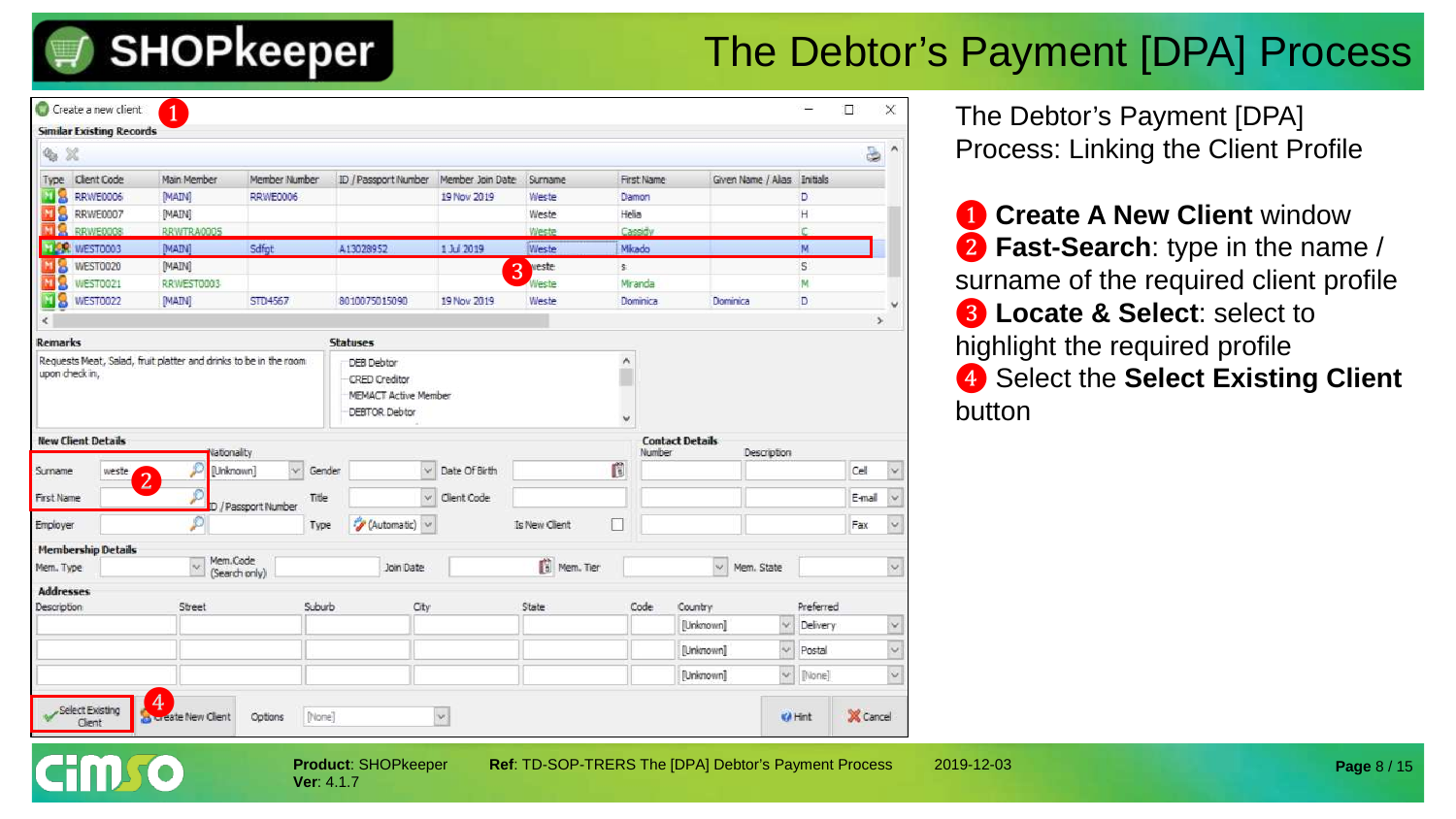and the season of the season of the season of the season of the season of the season of the season of the season of the season of the season of the season of the season of the season of the season of the season of the seas

### The Debtor's Payment [DPA] Process

|                             | SHOPkeeper             |                         | Cashier<br><b>MASTER MASTER</b>         | 8,                   | Representative<br>{None Selected}  |                                |                    |    |
|-----------------------------|------------------------|-------------------------|-----------------------------------------|----------------------|------------------------------------|--------------------------------|--------------------|----|
| Quantity                    | Barcode                |                         | Client<br><b>Rayne Of Talent</b>        |                      |                                    | <b>Member Points</b><br>452.00 |                    | 80 |
| Search<br>Item              | Add<br>ച<br>Other<br>π | Clear                   | <b>Walk In</b><br>$\boldsymbol{\theta}$ | <b>In House</b><br>0 | <b>Nationality</b><br>South Africa | €                              |                    |    |
| Cash                        | Debtor                 | $\overline{\mathbf{2}}$ | 4B                                      |                      |                                    |                                |                    |    |
| <b>TXN</b>                  | <b>TXN</b>             | Reversal                | Description                             |                      | Qty                                | <b>Disc</b>                    | Incl               |    |
| Rayne Of Talen 3            |                        |                         | 440ml Grandilia Twist                   |                      | 1 Bottle                           |                                | R <sub>10.00</sub> |    |
| Account                     | [4298386] Rayne Of T \ |                         |                                         |                      |                                    |                                |                    |    |
| <b>S</b> ODebtor            | Member                 | Vouchers                |                                         |                      |                                    |                                |                    |    |
| <b>Booking</b>              | F <sub>D</sub>         | 4<br>Manage             |                                         |                      |                                    |                                |                    |    |
| <b>U</b> Discount           | O                      | Ó                       |                                         |                      |                                    |                                |                    |    |
| <b>Recall</b><br><b>TXN</b> | Post TXN               | Post TXN<br>(Terminal)  |                                         |                      |                                    |                                |                    |    |

**Ver**: 4.1.7

The Debtor's Payment [DPA] Process: Linking the Client Profile

 ShopKeeper POS window Debtor TXN button The Selected Client Profile Select the **Manage** button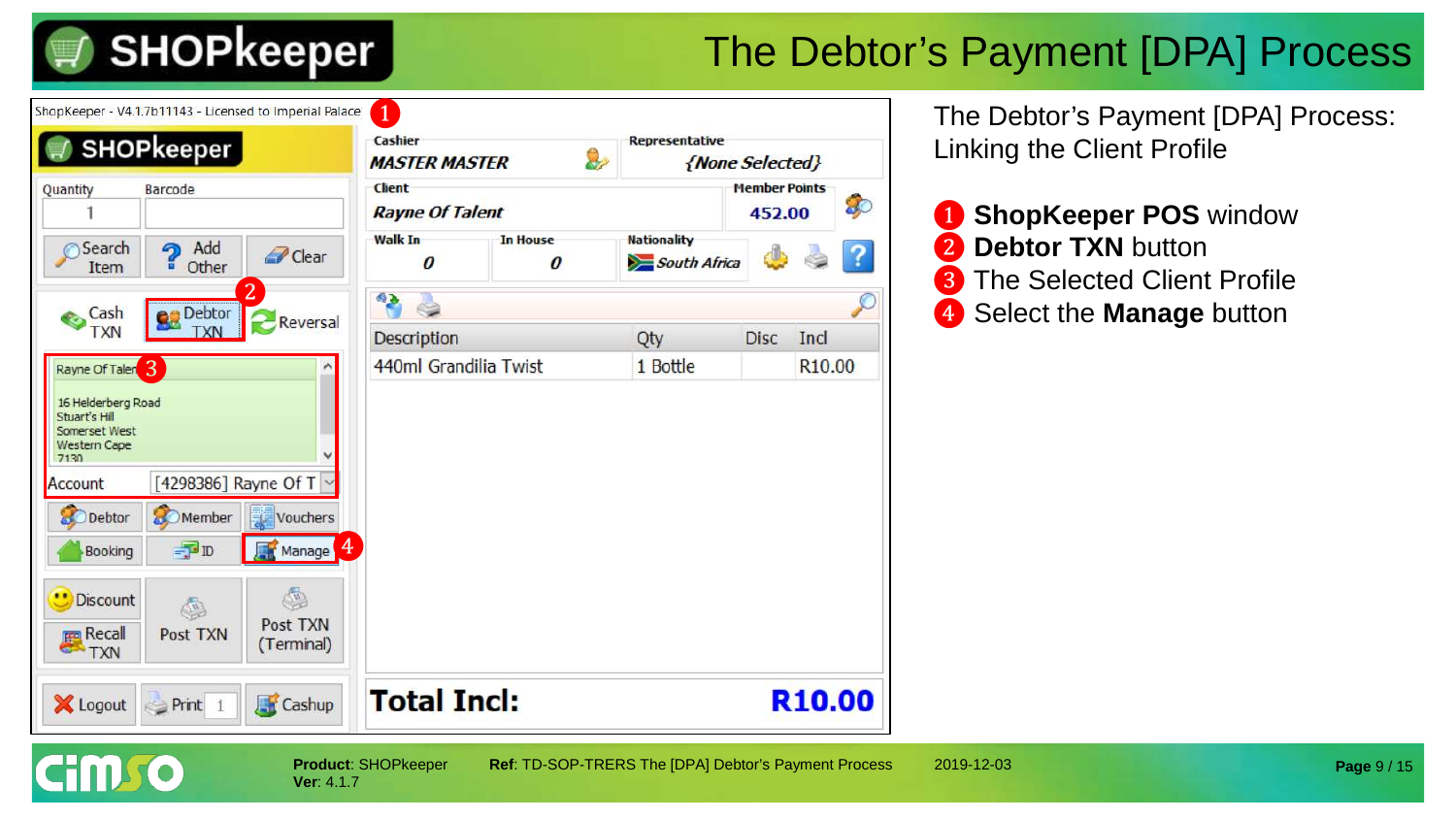### The Debtor's Payment [DPA] Process

ShopKeeper - V4.1.7b11143 - Licensed to Imperial Palace **SHOPkeeper** Payment Barcode Quantity **Discount** Account  $\Omega$ R7 345.10 Percentage **Balance** a Add **Search Discount** Ocear ❺ R0.00 Pay Amount R7 345.10 少 零 Item Amount ❷ Debtor Credit<br>Card Cash  $6<sup>6</sup>$ € Cheque Cash **TXN TXN** Debit Direct Voucher Rayne Of Taler<sup>3</sup> Deposit **Travellers** Forex / 16 Helderberg Road Other Cheque Split Stuart's Hill Somerset West Member Debit<br>Card Internet **Western Cape** Transfer  $p_{\text{oints}}$ 7130 [4298386] Rayne Of T  $\vee$ Account Tender Amount **Debtor** Member Vouchers  $-7D$ ❹ Booking Ó \*\* Discount ♦ Post TXN **ER** Recall Post TXN (Terminal) **MAIN Imperial Palace Rooms** Department X Logout  $\bullet$  Print 1 Cashup Ledger Account

**Ver**: 4.1.7

The Debtor's Payment [DPA] Process: Linking the Client Profile

 ShopKeeper POS window **Debtor TXN** button The Selected Client Profile Select the **Manage** button **Payment – Pay Amount**: current outstanding on the account Select the **Form Of Payment**

V

×

 $\checkmark$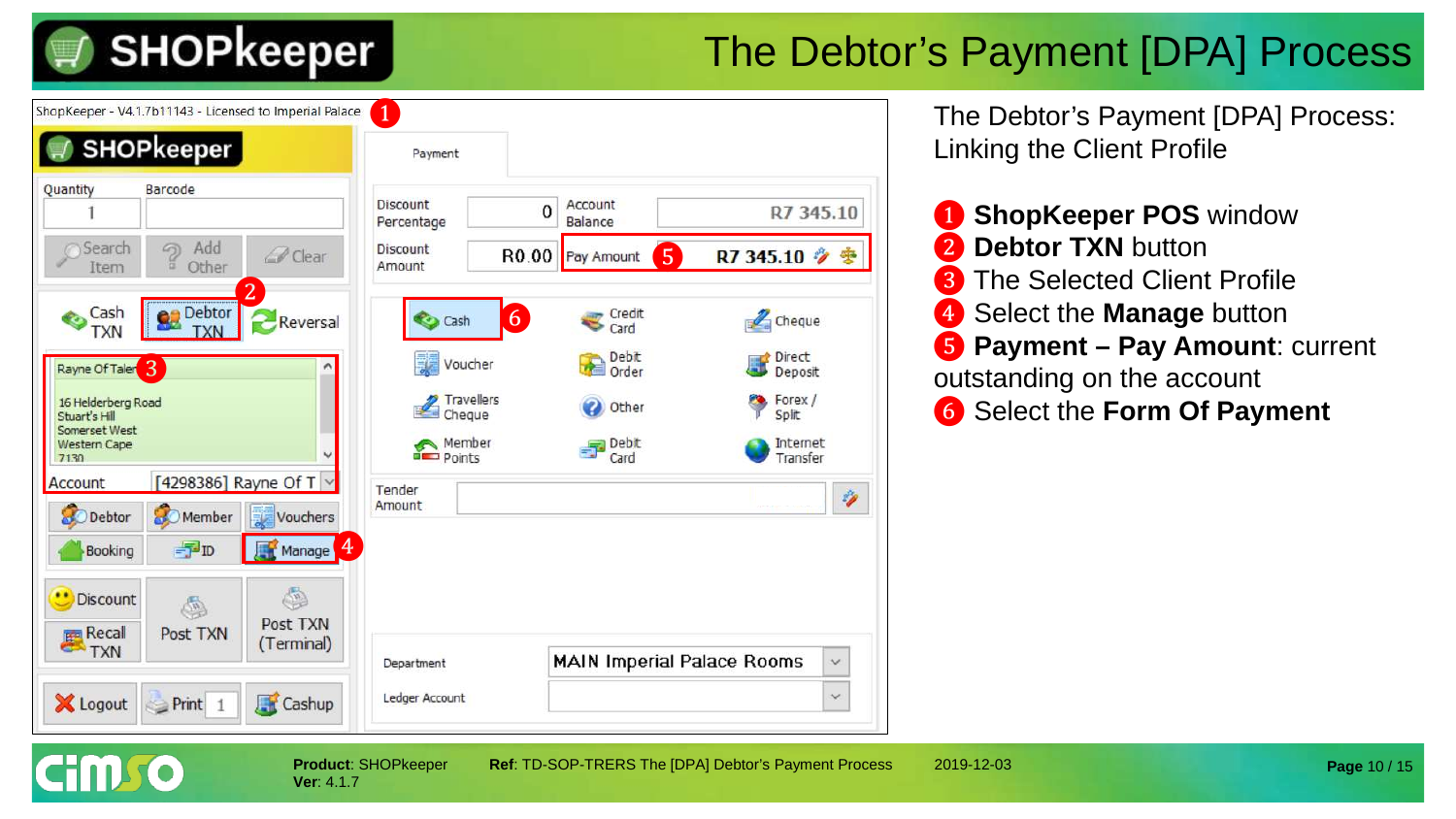### The Debtor's Payment [DPA] Process

ShopKeeper - V4.1.7b11143 - Licensed to Imperial Palace

|                                                      | <b>SHOPkeeper</b>                               |                            | Payment                 |                                       |                      |
|------------------------------------------------------|-------------------------------------------------|----------------------------|-------------------------|---------------------------------------|----------------------|
| Quantity                                             | <b>Barcode</b>                                  |                            | Discount<br>Percentage  | Account<br>$\bf{0}$<br><b>Balance</b> | R7 345.10            |
| Search<br>Item                                       | Add<br>$\mathcal{D}$<br>Other<br>$\overline{u}$ | Clear                      | Discount<br>Amount      | $5^{\circ}$<br>R0.00<br>Pay Amount    | R7 345.10 少 零        |
| Cash<br><b>TXN</b>                                   | Debtor<br><b>TXN</b>                            | $\overline{2}$<br>Reversal | Cash                    | Credit<br>$\vert 6 \vert$<br>Card     | Cheque               |
| Rayne Of Talen                                       |                                                 | ۸                          | Voucher                 | Debit<br>È<br>Order                   | Direct<br>Deposit    |
| 16 Helderberg Road<br>Stuart's Hill<br>Somerset West |                                                 |                            | Travellers              | Other                                 | Forex /<br>Split     |
| <b>Western Cape</b><br>7130                          |                                                 |                            | Member<br><b>Points</b> | Debit<br>Card                         | Internet<br>Transfer |
| Account                                              |                                                 | [4298386] Rayne Of T v     | Tender                  | $\overline{7}$                        | Ý.<br>7345.10        |
| <b>Debtor</b>                                        | <b>S</b> OMember                                | Vouchers                   | Amount                  |                                       |                      |
| <b>Booking</b>                                       | $-D$                                            | 4<br>Manage                |                         |                                       |                      |
| <b>Discount</b>                                      | S                                               | 8<br>d.                    |                         |                                       |                      |
| <b>Recall</b>                                        | Post TXN                                        | Post TXN<br>(Terminal)     |                         |                                       |                      |
|                                                      |                                                 |                            | Department              | <b>MAIN Imperial Palace Rooms</b>     | $\checkmark$         |
| <b>CA</b> TXN                                        |                                                 |                            |                         |                                       |                      |

The Debtor's Payment [DPA] Process: Linking the Client Profile

 ShopKeeper POS window Debtor TXN button The Selected Client Profile Select the **Manage** button **Payment – Pay Amount**: current outstanding on the account Select the **Form Of Payment**  $\bullet$  **Tender Amount**: type in the amount the client is paying on their account Select the **Post TXN** button

*Note: Cash payments may need change, a change window will open if change is required. Credit / Debit cards may require a TXN reference*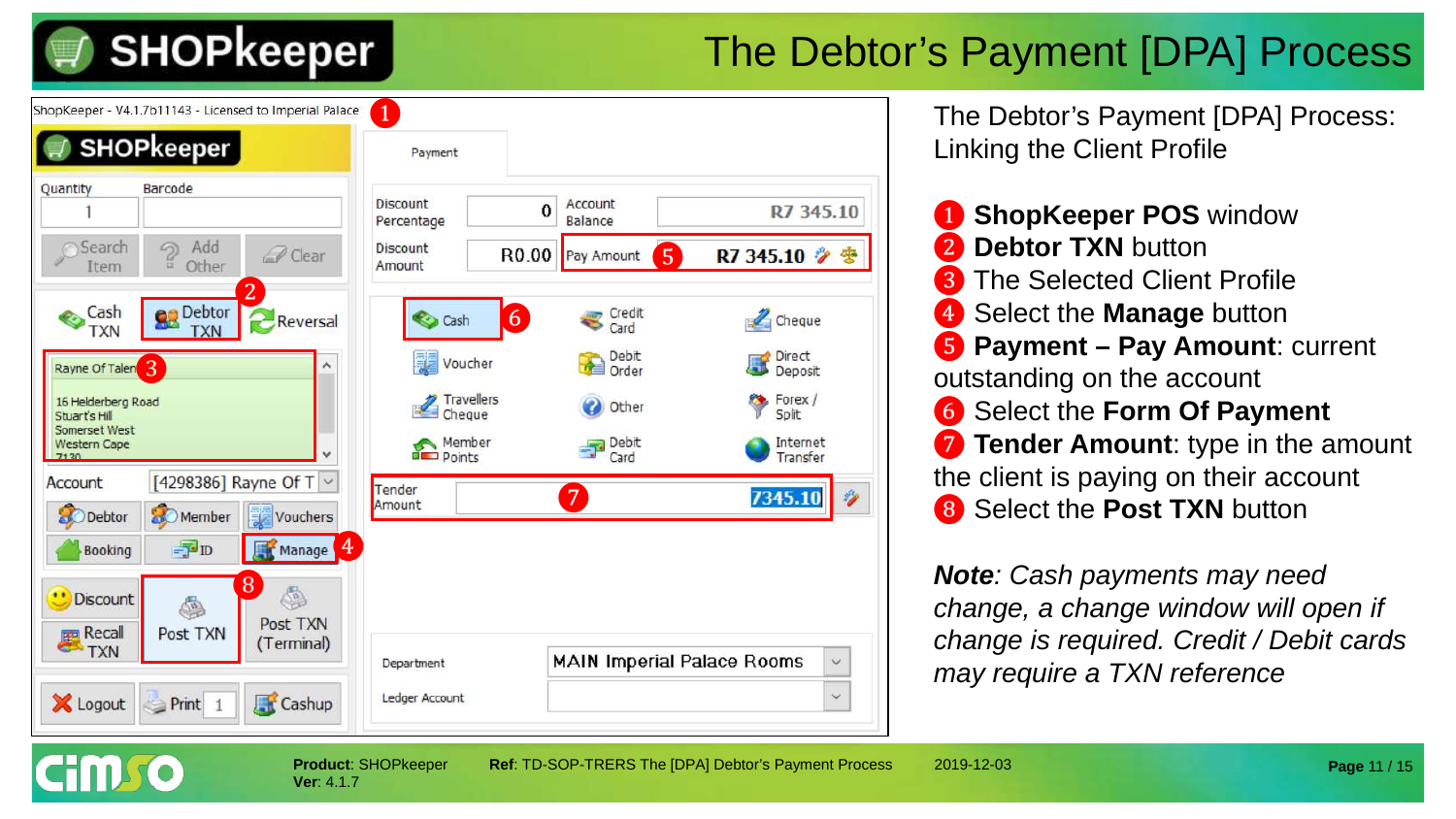#### The Debtor's Payment [DPA] Process

ShanKeener - V4 1 7h11142 - Licenced to Imperial Palace

| endovecher - A4' PLATI HJ - FINCIPEA IN INIMERIAL Laranc                                                                                                                                                                                                                                 |                                                 |                                   |                                                                                                | The <b>Confirm</b> Posted window, confirming |
|------------------------------------------------------------------------------------------------------------------------------------------------------------------------------------------------------------------------------------------------------------------------------------------|-------------------------------------------------|-----------------------------------|------------------------------------------------------------------------------------------------|----------------------------------------------|
| <b>SHOPkeeper</b>                                                                                                                                                                                                                                                                        | Payment                                         |                                   |                                                                                                | the process of the transaction. Select       |
| Quantity<br>Barcode                                                                                                                                                                                                                                                                      | <b>Discount</b><br>Percentage                   | Account<br>$\mathbf 0$<br>Balance | R7 345.10                                                                                      | <b>Yes to Proceed</b>                        |
| a Add<br>Search<br>Clear<br>$\frac{1}{2}$ Other<br>Item                                                                                                                                                                                                                                  | <b>Discount</b><br>Amount                       | R0.00<br>Pay Amount               | R7 345.10 少 参                                                                                  |                                              |
| Confirm Post<br><b>Ba</b> Debte<br>Cash<br>€<br><b>TXN</b><br><b>TXN</b><br>Rayne Of Talent<br>16 Helderberg Road<br>Stuart's Hill<br>Somerset West<br>Western Cape<br>7130<br>[4298386]<br>Account<br><b>OD</b> Debtor<br>Memb<br>$=$ $\frac{1}{2}$ ID<br>Booking<br><b>Ask Manager</b> | Are you sure you want to post this transaction? | X No<br>$\sqrt{Y}$ es             | Cheque<br>Direct<br>Deposi<br>Deposit<br>Forex /<br>Split<br>Internet<br>Transfer<br>R7 345.10 |                                              |
| ¢<br><sup>"</sup> Discount<br>4<br>Post TXN<br><b>Recall</b><br>TXN<br>Post TXN<br>(Terminal)                                                                                                                                                                                            | Department                                      | <b>MAIN Imperial Palace Rooms</b> | $\checkmark$                                                                                   |                                              |
| Cashup<br>X Logout<br>$\Rightarrow$ Print 1                                                                                                                                                                                                                                              | Ledger Account                                  |                                   | v.                                                                                             |                                              |
| r:mca                                                                                                                                                                                                                                                                                    | <b>Product: SHOPkeeper</b>                      |                                   | Ref: TD-SOP-TRERS The [DPA] Debtor's Payment Process                                           | 2019-12-03<br>Page 12 / 15                   |

**Ver**: 4.1.7

**Cimro**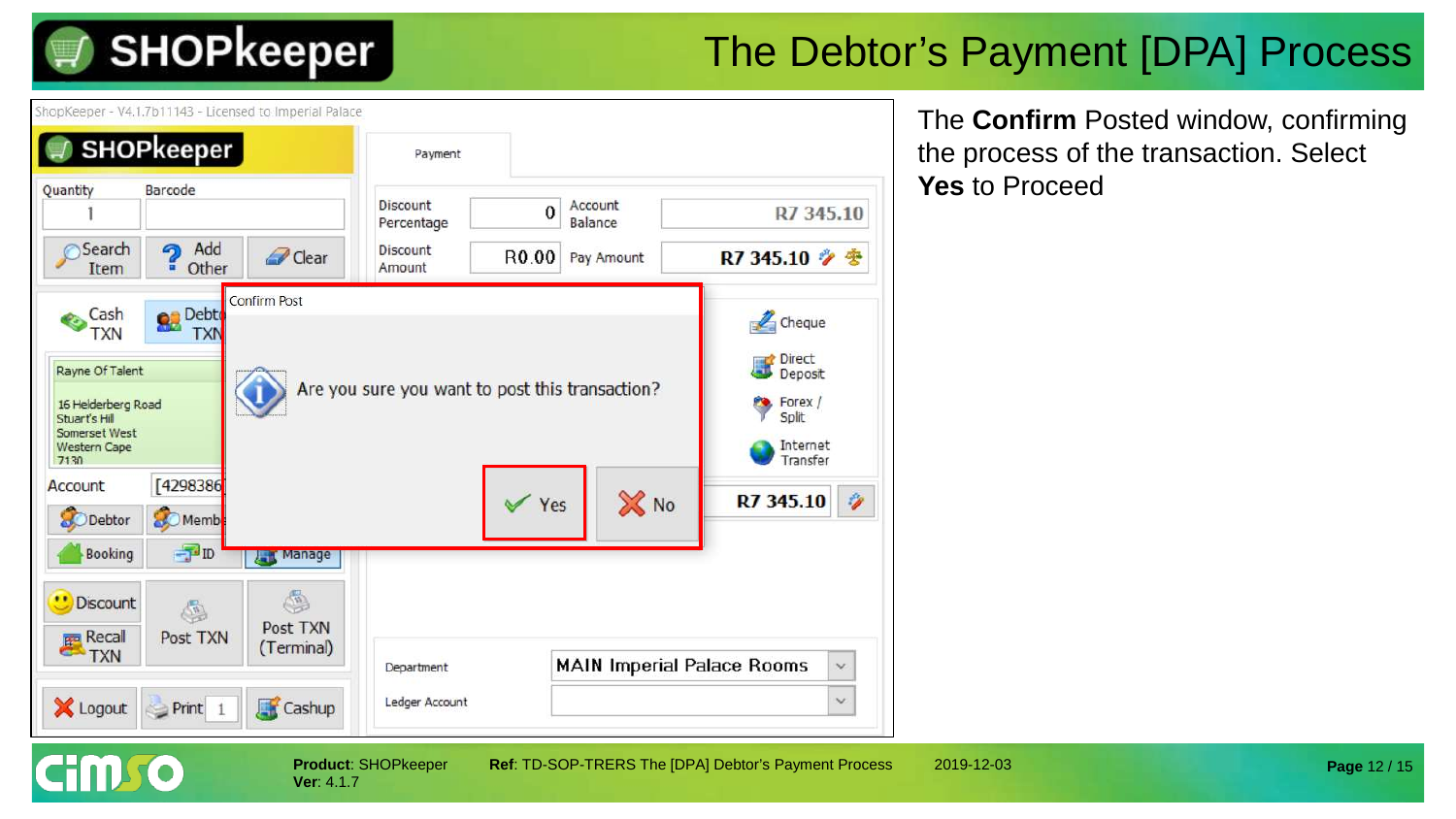### The Debtor's Payment [DPA] Process

hopKeeper - V4.1.7b11143 - Licensed to Imperial Palace



**Ver**: 4.1.7

The Debtor's Payment [DPA] Process: Linking the Client Profile

**1 Transaction Reference** window ❷ **Type** in the Reference ❸ Select the **Accept** button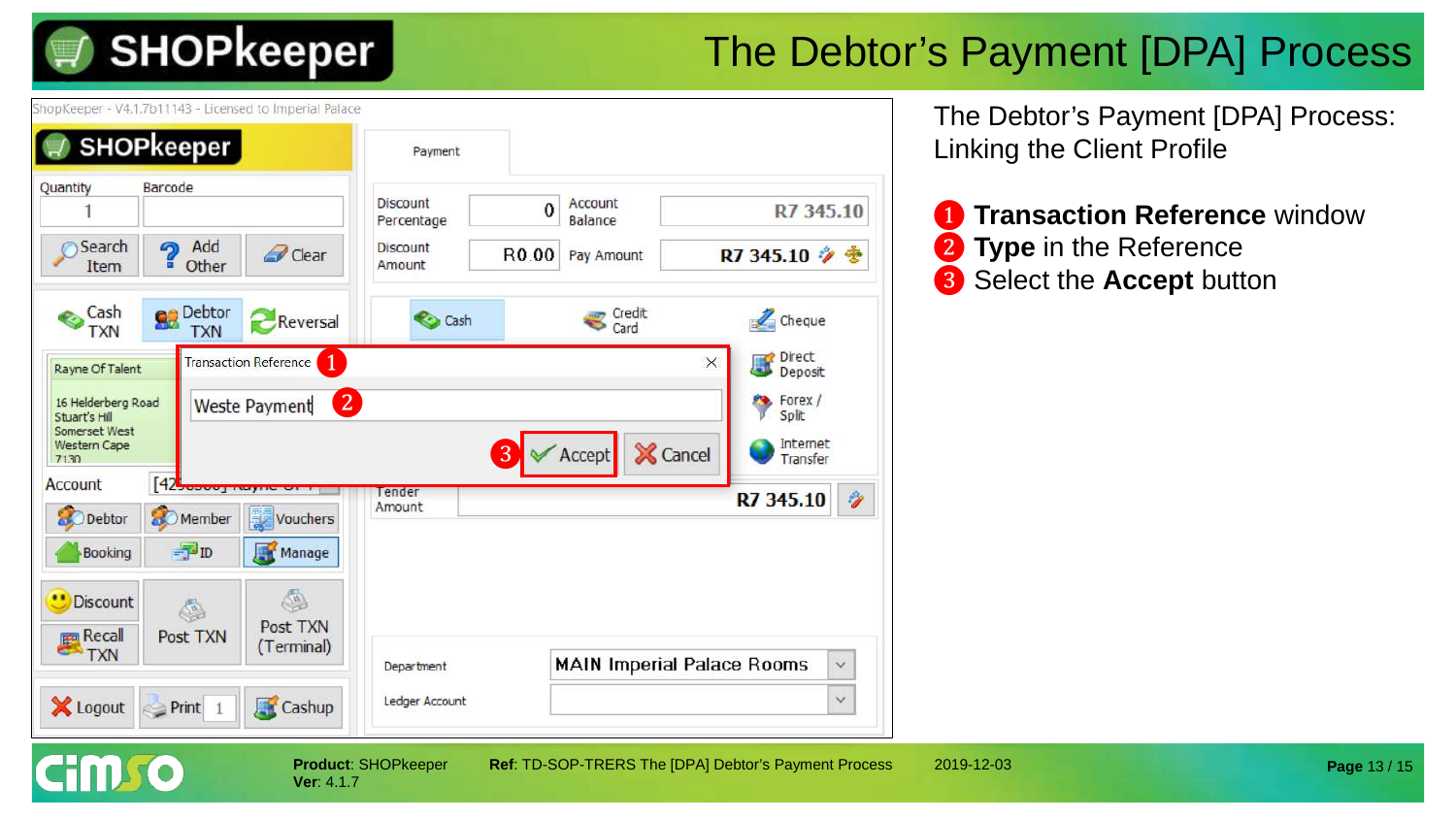#### The Debtor's Payment [DPA] Process

ShopKeeper - V4.1.7b11143 - Licensed to Imperial Palace



**Ver**: 4.1.7

The **Transaction** Posted window, confirming the transaction was successful